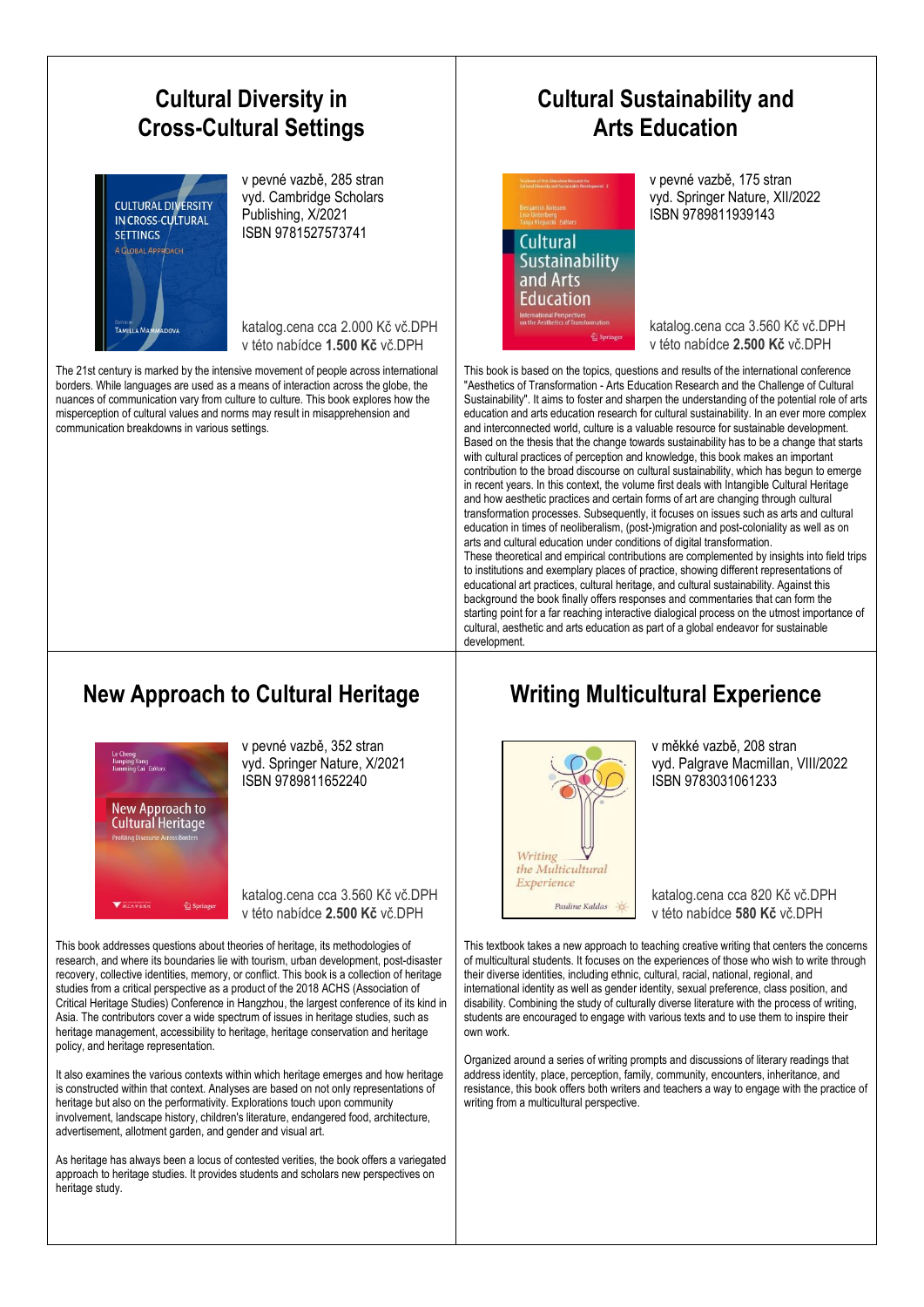# **Design and Heritage**



v měkké vazbě, 294 stran vvd. Routledge, XII/2021 ISBN 9780367540487

katalog.cena cca 1.120 Kč vč.DPH v této nabídce **840 Kč** vč.DPH

Design and Heritage provides the first extended study of heritage from the point of view of design history. Exploring the material objects and spaces that contribute to our experience of heritage, the volume also examines the processes and practices that shape them.

Bringing together 18 case studies, written by authors from the United States, the United Kingdom, Canada, Brazil, Norway, India, South Africa, Australia and New Zealand, the book questions how design functions to produce heritage. Including provocative case studies of objects that reinterpret visual symbols of cultural identity and buildings and monuments that evoke feelings of national pride and historical memory, as well as landscapes embedded with trauma, contributors consider how we can work to develop adequate shared conceptual models of heritage and apply them to design and its histories. Exploring the distinction between tangible and intangible heritages, the chapters consider what these categories mean for design history and heritage. Finally, the book questions whether it might be possible to promote a truly equitable understanding of heritage that illuminates the social, cultural and economic roles of design.

Design and Heritage demonstrates that design historical methods of inquiry contribute significantly to critical heritage studies. Academics, researchers and students engaged in the study of heritage, design history, material culture, folklore, art history, architectural history and social and cultural history will find much to interest them within the pages of the book.

# **Inclusive Curating in Contemporary Art**



v měkké vazbě, 140 stran vyd. Arc Humanities Press, XII/2021 ISBN 9781802700053

katalog.cena cca 820 Kč vč.DPH v této nabídce **680 Kč** vč.DPH

Recent decades have witnessed concerns over representation, inclusion, and social justice move from the margins to the centre of museum practice. While a growing number of institutions seek to reflect the diversity of their communities in exhibitionmaking, gaps remain in understanding applied approaches and practices. This book presents the inclusion of new voices and perspectives into the museum via inclusive curating, a facilitated process empowering a wide demographic of people to become curators. Grounded in a case study, this book offers guidance in putting inclusive curating into action alongside a range of practical resources and key debates. Curating is often considered an exclusive job for a privileged few. But, by breaking it down using methods demonstrated throughout this book, not only does curating become more usable for more people, it also contributes to understanding the process and practices by which our cultural spaces can become democratized.

#### **Regulating Transnational Heritage**



v pevné vazbě, 156 stran vyd. Routledge, X/2021 ISBN 9781032067353

katalog.cena cca 3.840 Kč vč.DPH v této nabídce **2.840 Kč** vč.DPH

There is a vast body of international and national law that regulates cultural heritage. However, the current regulation remains quite blind to the so called "transnational heritage". This is heritage where there is no community recognized in law that it can be directly attributed to and that can be responsible for its safekeeping and preservation.

It can also be items of heritage where the claim of ownership is disputed between two or more peoples or communities. Transnational heritage challenges the idea of monolithic, mono-cultural, ethno-national states. There are a number of examples of such cultural heritage, for instance the Buddhist Bamiyan statutes in Afghanistan, Palmyra in Syria, the Jewish heritage of Iraq, or various items that are currently housed in large, often Western, museums, as a result of colonial practices.

This book explores the regulation of transnational heritage. By discussing many cases of transnational heritage and the problems that arise due to the lack of regulation the book analyses the manifestations of memories and constructions of communities through heritage. It focuses particularly on the concept of community.

How are communities constructed in cultural heritage law and what falls outside of the definitions of community? The book underlines that the issues surrounding transnational heritage involve more than a communal right to culture. It is argued that transnational heritage also directly affects wider matters of law such as citizenship, human rights, sovereignty, as well as the movement of people and cultural goods.

### **Frontiers of Cultural Heritage Law**



v pevné vazbě, 416 stran vyd. Brill, X/2021 ISBN 9789004347632

katalog.cena cca 5.280 Kč vč.DPH v této nabídce **3.980 Kč** vč.DPH

In this book James Nafziger covers emerging topics of cultural heritage law, a relatively new landmark in the field of both national and international law. His primary focus is on the frontiers identified and developed by the numerous work products of the International Law Association's Committee on Cultural Heritage Law, expanded and updated by some of his own writings. The construction of cultural heritage law is a good example of transnationalism at work, combining national initiatives with diplomacy, UNESCO and other intergovernmental agreements, international custom, and non-governmental initiatives such as the ILA committee's own contributions. These have included published studies, annotated principles and resolutions, draft treaties and a book focused on national practices in the international trade of cultural material. This volume concludes by briefly exploring current and future frontiers of a burgeoning range of topics that are central to many people's daily experiences and interests.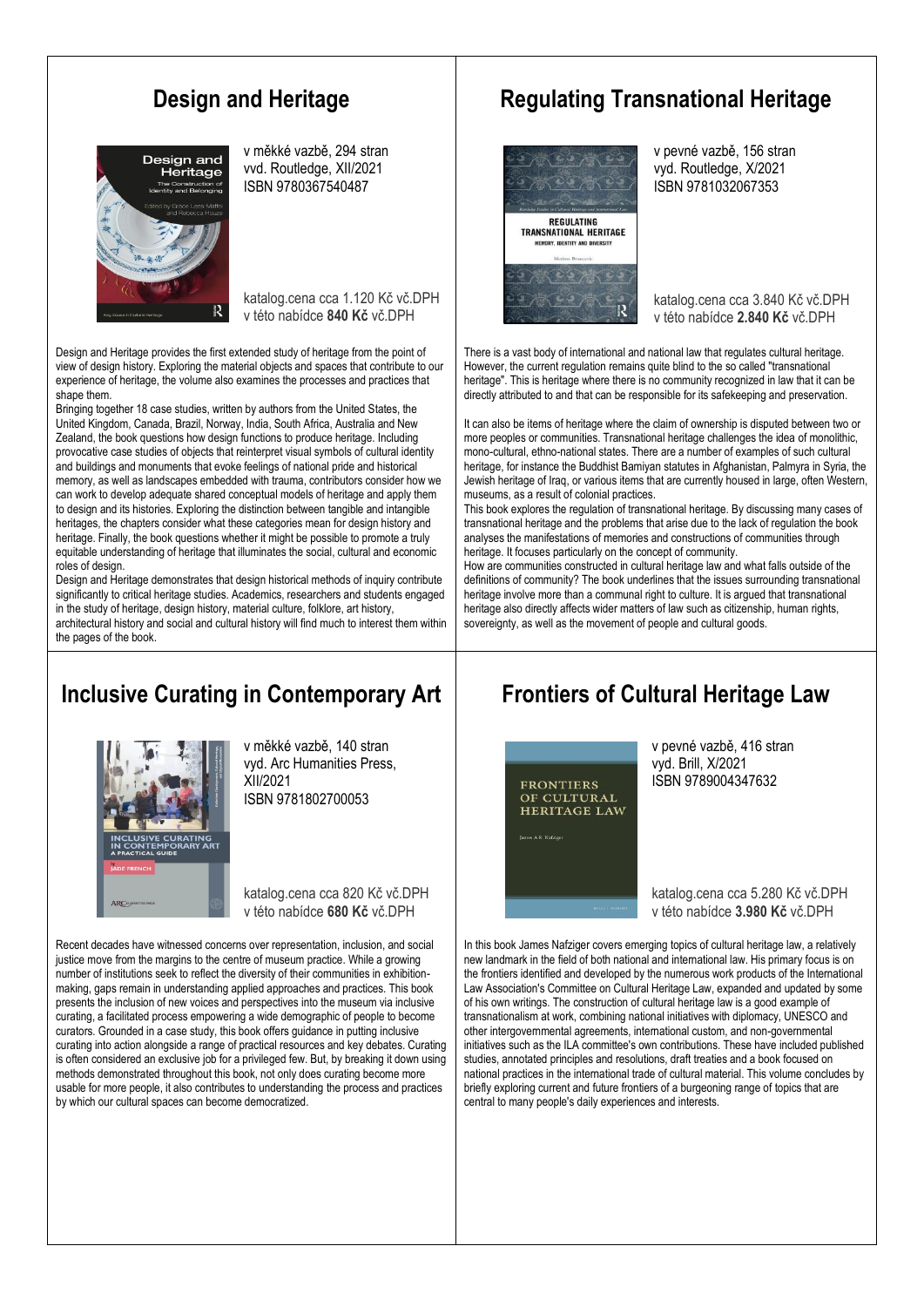# **Regenerating Cultural Religious Heritage**

Olimnia Niglio *Editor* Regenerating Cultural **Religious Heritage** Intercultural Dialogue or<br>of Religion and Rituals

v pevné vazbě, 304 stran vvd. Springer Nature, VIII/2022 ISBN 9789811934698

katalog.cena cca 3.560 Kč vč.DPH v této nabídce **2.500 Kč** vč.DPH

This book introduces important reflections on understanding the meaning of culturalreligious heritage in an international context and their relationship with issues of sustainability at the local community level. Through a holistic approach, the book charts new courses in analyzing different cultural policies and methods for preserving and enhancing cultural heritage. Stemming from an intercultural seminar promoted by the International Scientific Committee Places of Religion and Ritual (ICOMOS PRERICO) under the theme of "Reuse and regenerations of cultural-religious heritage in the world: Comparison among cultures," the book examines the scientific diplomacy and cultural strategies promoted by countries in dialogue with the UN 2030 Agenda, as well as Agenda 21 for Culture.

The book seeks to reinforce the value of local cultural policies for supporting and enhancing cultural-religious heritage through specific programs and collaborations in dialogue with government policies. This collection is relevant to scholars working in areas relating to cultural heritage, religious heritage, architectural restoration, protection of the local inheritances, law, and management of the cultural sites.

# **Practical Considerations for Safeguarding Intangible Cultural Heritage**



v měkké vazbě, 234 stran vyd. Routledge, VII/2021 ISBN 9780367472269

katalog.cena cca 1.120 Kč vč.DPH v této nabídce **840 Kč** vč.DPH

Practical Considerations for Safeguarding Intangible Cultural Heritage examines theoretical issues relating to intangible cultural heritage policy and practice, whilst also proposing practical ways to facilitate the safeguarding of such heritage. Providing guidelines for best practice that take into account the constraints of the UNESCO-ICH paradigm, Stefano examines the principles and practices of two alternative and largely non-UNESCO frameworks for sustaining living cultural traditions: the philosophy of ecomuseology, and the discipline of public folklore in the context of the U.S. Arguing that they offer more collaborative, equitable, and effective ways forward for safeguarding ICH, Stefano demonstrates how they can address the limitations of the UNESCO-ICH paradigm.

Importantly, the book offers a personal perspective, grounded in the author's public sector work, which allows the ICH discourse to move beyond critical analysis and explore realistic, alternative ways in which ICH can be collaboratively and equitably safeguarded. Practical Considerations for Safeguarding Intangible Cultural Heritage proposes guidelines for professionals, researchers, and communities that foster safeguarding approaches that are as unique and nuanced as ICH expressions themselves. The interdisciplinary nature of the book will ensure that it is useful to those interested in community-led ICH safeguarding, as well as the impacts of UNESCO's 2003 Convention, in diverse geographic, political, economic, and sociocultural contexts.

#### **Accommodation of Regional and Ethno-Cultural Diversity in Ukraine**



v pevné vazbě, 272 stran vyd. Springer Nature, IX/2021 ISBN 9783030809706

katalog.cena cca 2.740 Kč vč.DPH v této nabídce **1.920 Kč** vč.DPH

The book offers new insights into how ethnicity, language and regional-local identity interact within the context of Ukrainian political reform, and indicates how these reforms affect social cohesion among ethno-cultural groups. While the individual chapters each focus on one or a few facets of the overall research question, together they draw a nuanced picture of the multifaceted challenges to creating and consolidating social cohesion in a nationalizing state. The concept integrates various disciplines, including political science, international relations, law, and sociology.

Correspondingly, the contributions are based on various methodological approaches, ranging from legal analysis over media discourse analysis, individual and focus group interviews to analysis of data from a representative population survey. The findings of the in-depth study are discussed within the broader context of comparative research on diversity management and social cohesion in fragmented societies.

# **BBC Asian Network: Cultural Production of Diversity**



v měkké vazbě, 229 stran vyd. Springer Nature, IV/2022 ISBN 9783030657666

katalog.cena cca 1.920 Kč vč.DPH v této nabídce **1.340 Kč** vč.DPH

This ground-breaking new book provides a unique, in-depth analysis of the BBC Asian Network, the BBC's national ethnic-specific digital radio station in the UK. Gurvinder Aujla-Sidhu offers an insight into the internal production culture at the radio station, revealing the challenges minority ethnic producers faced as they struggled to create a cohesive and distinct 'community of listeners'. Besides the differences of opinion that emerged within the inter-generational British Asian staff over how to address the audience's needs, the book also reveals the ways in which 'race' is managed by the BBC, and how the culture of managerialism permeates recruitment strategies, music playlists and mother tongue language programmes.

In-depth interviews unveil how the BBC's 'gatekeeping' system limits the dissemination of original journalism about British Asian communities, through the marginalisation of the expertise of narratives created by the network's own minority ethnic journalists.